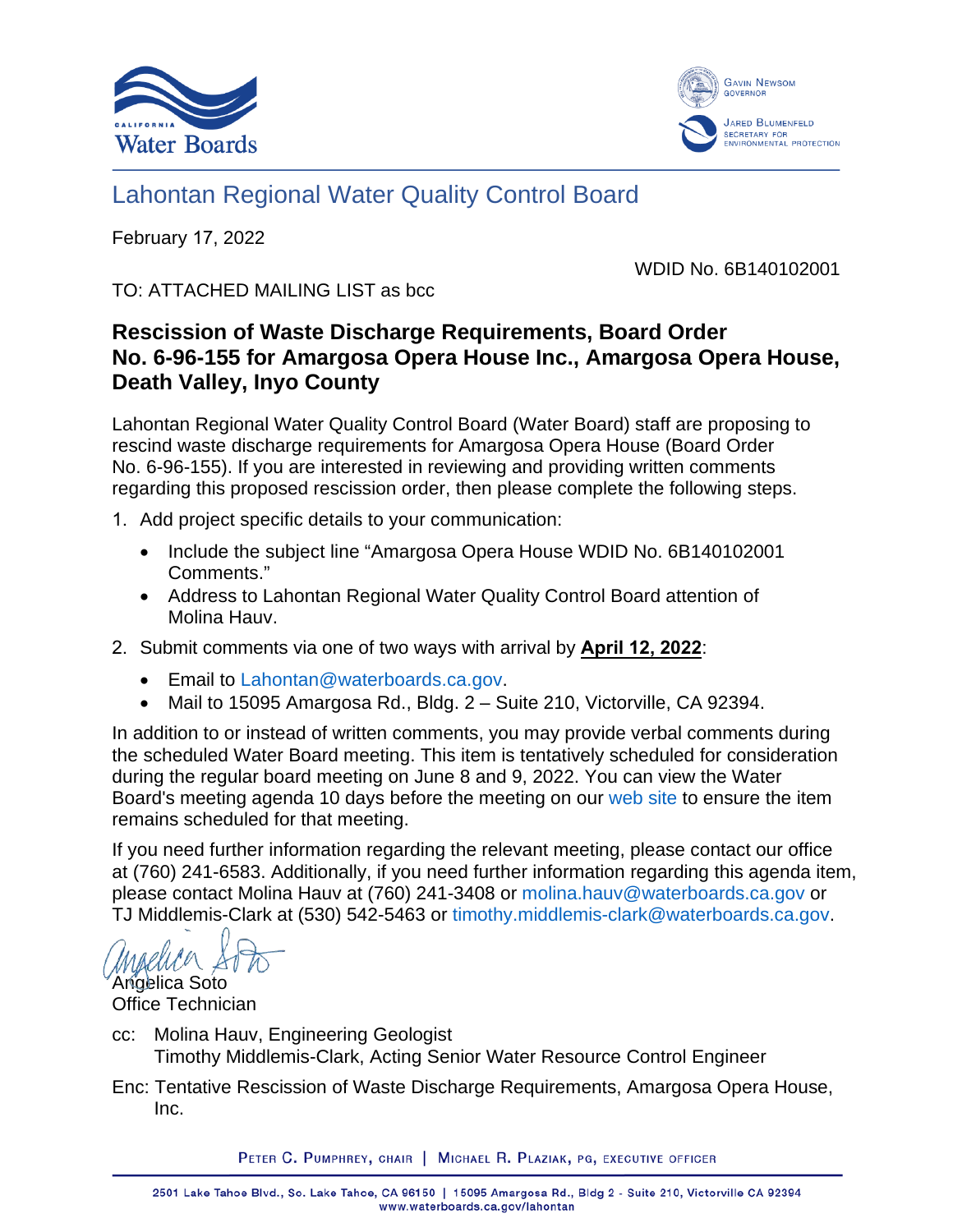#### **CALIFORNIA REGIONAL WATER QUALITY CONTROL BOARD LAHONTAN REGION**

#### **BOARD ORDER NO. R6V-2022-TENTATIVE WDID NO. 6B140102001**

# **RESCISSION OF WASTE DISCHARGE REQUIREMENTS BOARD ORDER NO. 6-96-155**

# **FOR**

# **AMARGOSA OPERA HOUSE, INC.**

#### Inyo County

The California Regional Water Quality Control Board, Lahontan Region (Water Board) finds:

#### 1. Facility Description

Amargosa Opera House (Facility) is located at 608 Highway 127, Death Valley Junction, approximately 19 miles east of Death Valley and 23 miles north of Shoshone, in Inyo County. The Facility collects, treats, and disposes of approximately 1,500 gallons per day (gpd) of domestic wastewater from a 15-unit motel. The Facility is designed for a maximum of 8,000 gpd.

Previously, wastewater was disposed to two unlined sewage ponds, which have since been decommissioned. The Facility has installed septic tanks and subsurface leach lines that will be overseen by Inyo County's Local Area Management Plan (LAMP) and Inyo County staff.

# 2. Discharger

Currently, operations are overseen by Fred Conboy, Director of the Amargosa Opera House, Incorporated (Inc.). For the purposes of this Board Order (Order), the Amargosa Opera House, Inc., is referred to as the "Discharger."

#### 3. Permit History

The Water Board adopted Board Order No. 6-96-155 on November 8, 1996, which replaced previously established waste discharge requirements (WDRs). The prior WDRs for the Facility were Board Order No. 6-82-22, adopted on February 11, 1982.

#### 4. Reason for Action

The Discharger has decommissioned the existing surface wastewater disposal ponds and installed conventional septic tank systems to increase capacity from 8,000 to 10,000 gpd. Onsite wastewater discharges under 10,000 gpd are eligible for a waiver of WDRs in accordance with the State Water Resource Control Board's Onsite Wastewater Treatment System Policy and the Inyo County LAMP. The approved septic treatment system consists of a total of five septic tanks